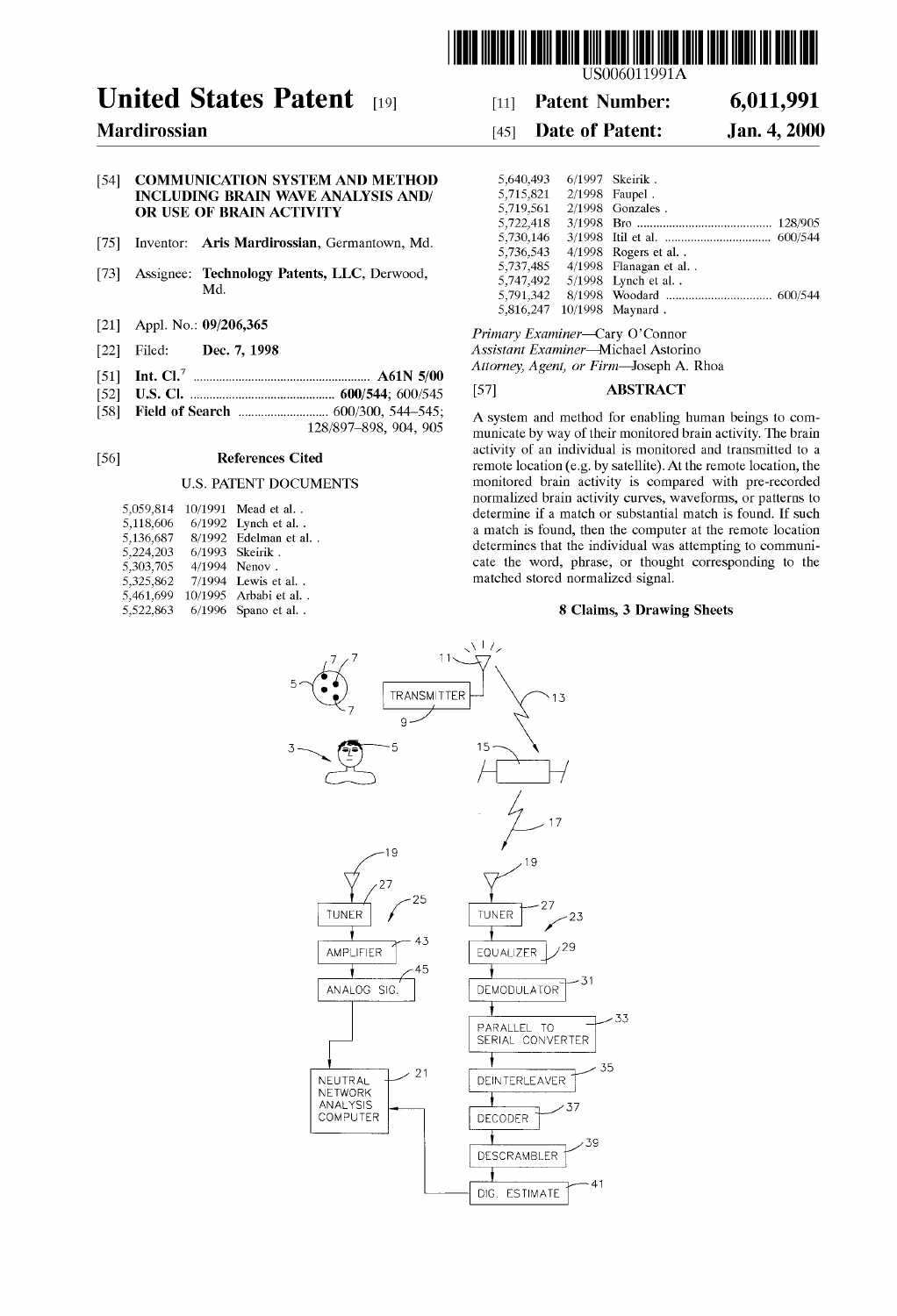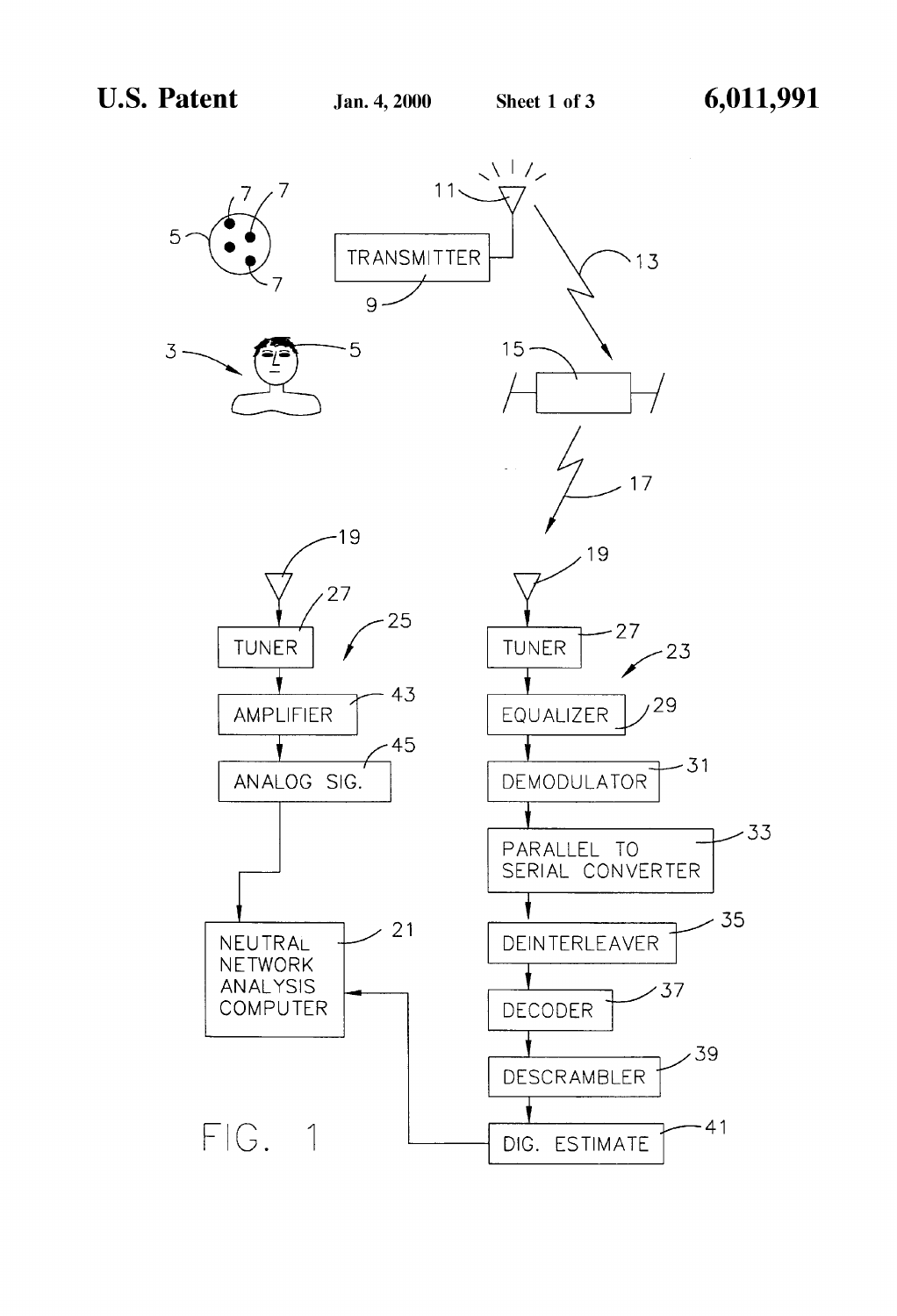FIG. 2



 $FIG. 3(a)$ 



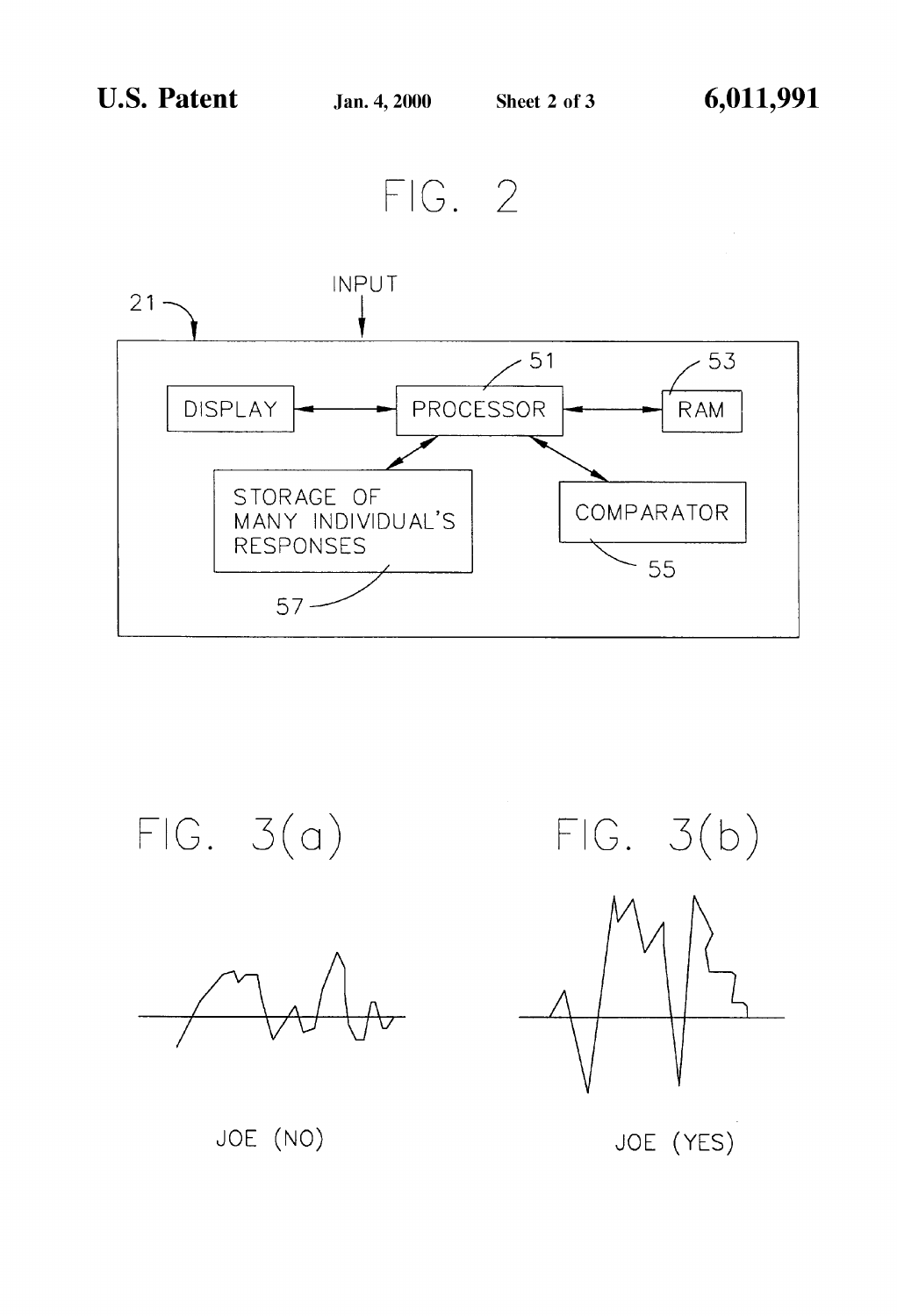





 $\label{eq:2.1} \frac{1}{\sqrt{2}}\int_{\mathbb{R}^3}\frac{1}{\sqrt{2}}\left(\frac{1}{\sqrt{2}}\right)^2\frac{1}{\sqrt{2}}\left(\frac{1}{\sqrt{2}}\right)^2\frac{1}{\sqrt{2}}\left(\frac{1}{\sqrt{2}}\right)^2\frac{1}{\sqrt{2}}\left(\frac{1}{\sqrt{2}}\right)^2.$ 





 $\label{eq:2.1} \frac{1}{\sqrt{2}}\int_{\mathbb{R}^3}\frac{1}{\sqrt{2}}\left(\frac{1}{\sqrt{2}}\right)^2\frac{1}{\sqrt{2}}\left(\frac{1}{\sqrt{2}}\right)^2\frac{1}{\sqrt{2}}\left(\frac{1}{\sqrt{2}}\right)^2.$ 



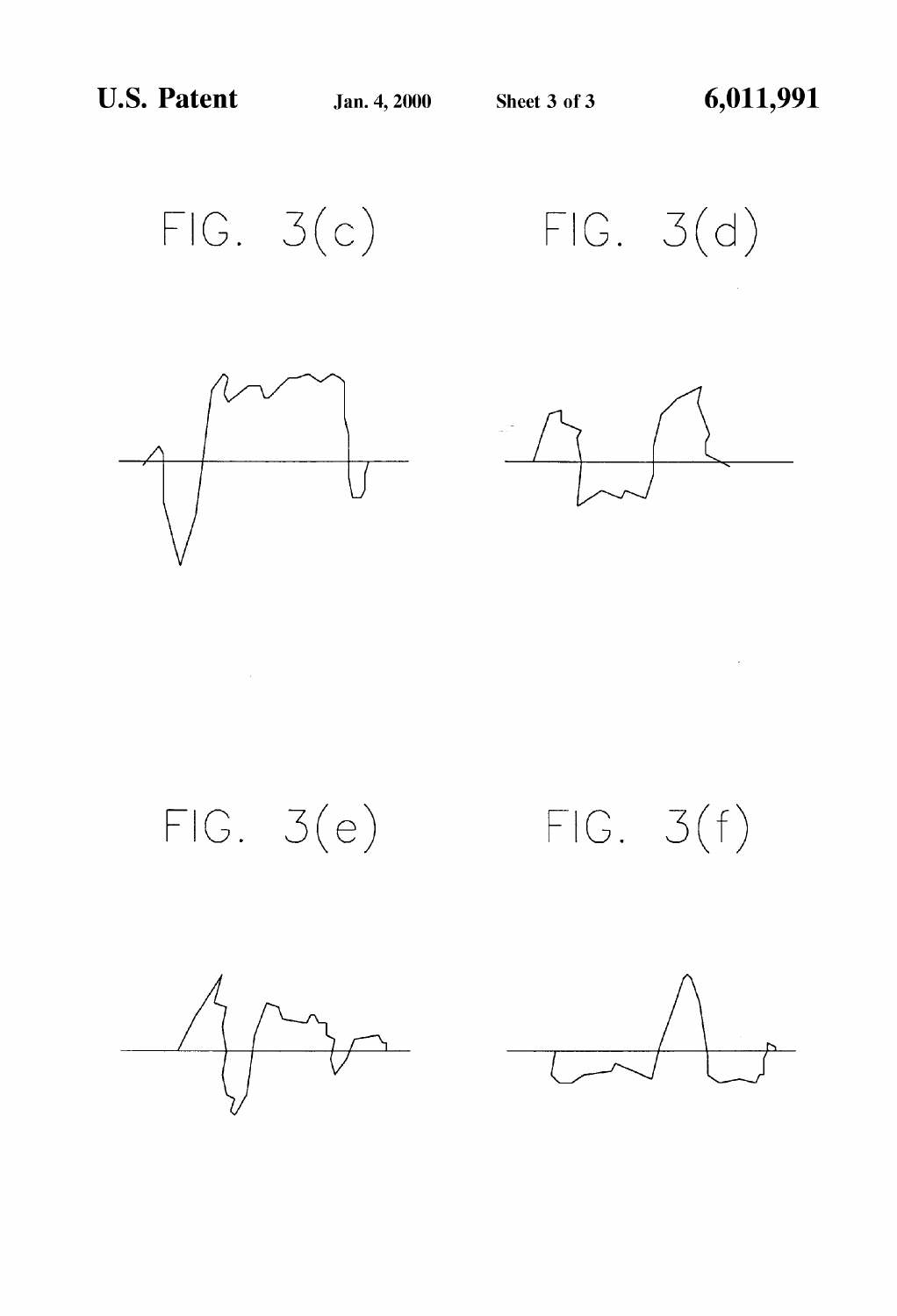20

45

60

#### COMMUNICATION SYSTEM AND METHOD INCLUDING BRAIN WAVE ANALYSIS AND/ OR USE OF BRAIN ACTIVITY

This invention relates to a system and method for 5 enabling human beings to communicate with one another by monitoring brain activity. In particular, this invention relates to Such a System and method where brain activity of a particular individual is monitored and transmitted in a wireless manner (e.g. via satellite) from the location of the 10 individual to a remote location So that the brain activity can be computer analyzed at the remote location thereby enabling the computer and/or individuals at the remote location to determine what the monitored individual was thinking or wishing to communicate. 15

In certain embodiments this invention relates to the analysis of brain waves or brain activity, and/or to the remote firing of Select brain nodes in order to produce a predetermined effect on an individual.

#### BACKGROUND OF THE INVENTION

It is known to monitor brain activity by way of electro encephalograph (EEG) methods, magnetoencephalograph (MEG) methods, and the like. For example, see U.S. Pat. Nos. 5,816,247 and 5,325,862, the disclosures of which are <sup>25</sup> both hereby incorporated herein by reference. AS discussed in the 247 patent, an EEG may be recorded from a number of pairs of scalp electrodes and processed according to known software. Such software and/or hardware acquires both processed and unprocessed EEG data and may record <sup>30</sup> it on a disk. The records may be replayed and Statistics of the on-line measures made on Suitable Sections placed in cat egories predefined by a user. This may utilize the form of database of statistical measures of brain activity. database of statistical measures of brain activity.<br>Unfortunately, neither the '862 nor the '247 patents disclose <sup>35</sup> or Suggest any methods by which humans can communicate with one another by way of monitoring brain activity.

U.S. Pat. No. 5,719,561 discloses a communications device and method, the entire disclosure of the '561 patent hereby being incorporated herein by reference. The '561 patent discusses a method and device for Vibromechanical tactile communications adaptable for use by individuals to recognize alpha numeric messages in a language or in other symbols known to them. The '561 patent discusses using a series of sequentially firing vibromechanical stimulators vibrating against a suitably tactile sensitive surface of the wearer (e.g. skin) to induce a phenomenon of illustration of linear continuity. Unfortunately, the '561 patent requires the use of burdensome and complex Vibromechanical tactile devices, and is not suitable for long distance communica-  $50$ tion.

It is a purpose of this invention to address any or all of the above-identified problems in the prior art, as well as other problems which will become apparent to the skilled artisan from the following detailed description of this invention.

#### SUMMARY OF THE INVENTION

Generally Speaking, this invention fulfills the above described needs in the art by providing a method of com municating comprising the steps of:

providing a first human being at a first location;

providing a computer at a Second location that is remote from the first location;

providing a Satellite;

providing at least one sensor (preferably a plurality—e.g. tens, hundreds, or thousands, with each sensor monitoring the firing of one or more brain nodes or Synapse type members) on the first human being;

- detecting brain activity of the first human being using the at least one sensor, and transmitting the detected brain activity to the Satellite as a signal including brain activity information;
- the Satellite Sending a Signal including the brain activity information to the second location;
- a receiver at the second location receiving the signal from the satellite and forwarding the brain activity information in the signal to the computer;
- comparing the received brain activity information of the first human being with normalized or averaged brain activity information relating to the first human being from memory; and
- determining whether the first human being was attempting to communicate particular words, phrases or thoughts, based upon the comparing of the received brain activity information to the information from memory.
- In certain embodiments, the invention includes the fol lowing step: asking the first human being a plurality of questions and recording brain activity of the first human being responsive to the plurality of questions in the process of developing Said normalized or averaged brain activity information relating to the first human being stored in the memory. A database in a memory may include, for each of a plurality (e.g. one hundred or thousands) of individuals, a number of prerecorded files each corresponding to a particular thought, attempt to communicate a word, attempt to communicate a phrase or thought, or mental State. Measured brain activity of a given individual may be compared to files from that database of that individual to determine what the individual is attempting to communicate or what type of mental state the individual is in.

In certain embodiments, the plurality of questions are the same question.

40 different questions. In certain embodiments, the plurality of questions are

In certain embodiments, the invention includes the Step of normalizing or averaging recorded brain activity responsive to a given question or Set of questions in developing the normalized or averaged brain activity information relating to the first human being.

It is an object of this invention to enable brain activity of a first human being to be monitored, with the activity being transmitted to a remote location So that individuals and/or a computer at the remote location can determine what the first human being was thinking or intending to communicate. In such a manner, human beings can communicate with one another via monitoring of brain activity, and transmission of the same.

55 monitored brain activity from one location to another in a It is another object of this invention to communicate wireless manner, such as by IR, RF, or satellite.

65 like). When such nodes are identified, they may be specifi-It is another object of this invention to provide a System capable of identifying particular nodes in an individual's brain, the firings of which affect characteristics Such as appetite, hunger, thirst, communication skills (e.g. which nodes are utilized to communicate certain words Such as "yes", "no", or phrases such as "I don't know", "I'm not sure", or numbers such as "one", "two", "ten", "one hundred" and the like), thought processes, depression, and the cally monitored by one or more sensors to analyze behavior or communication or words, phrases, or thoughts. In other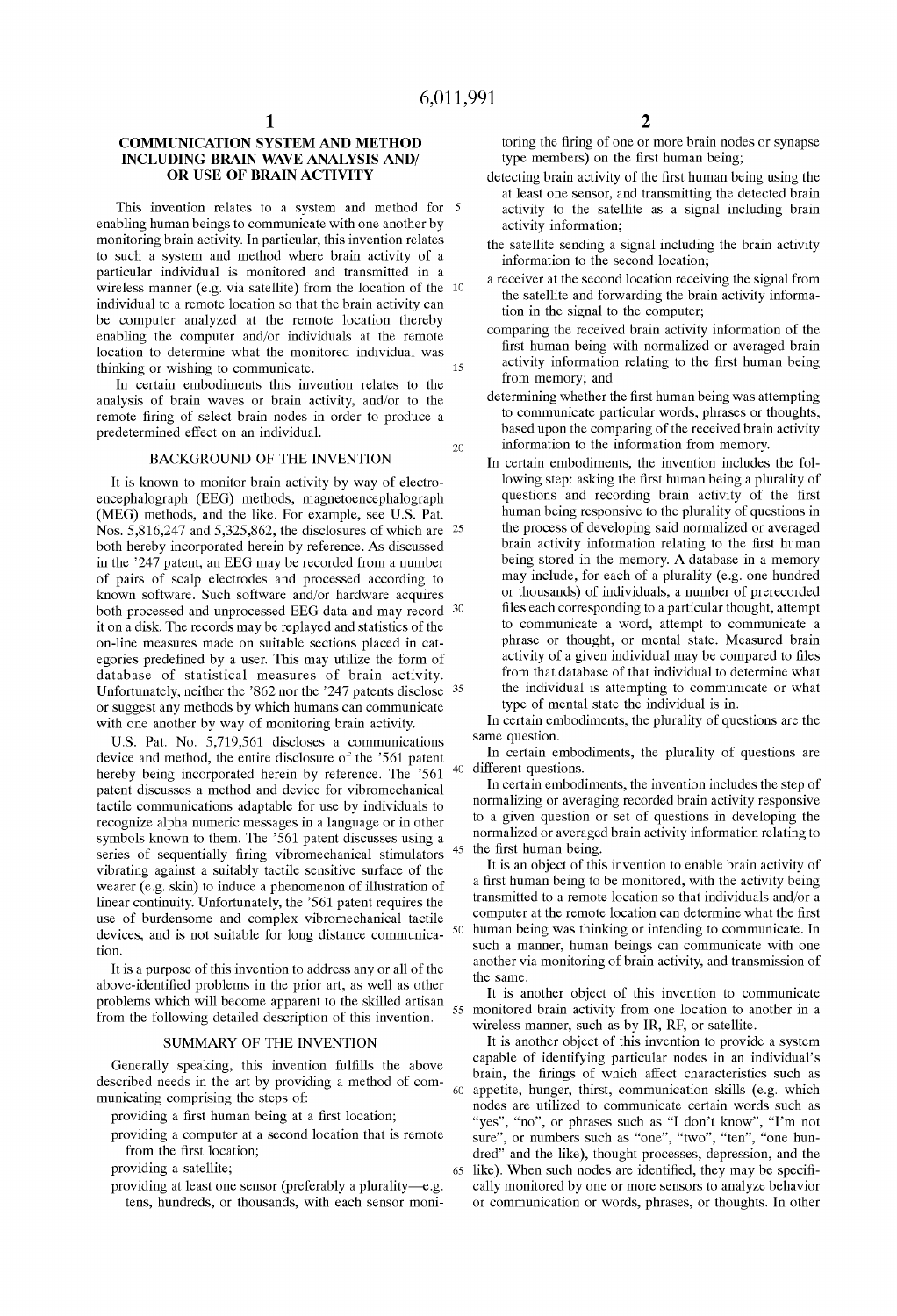$\overline{5}$ 

embodiments, devices mounted to the person (e.g. under neath the Scalp) may be energized in a predetermined manner or sequence to remotely cause particular identified<br>brain node(s) to be fired in order to cause a predetermined feeling or reaction in the individual, such as lack of hunger, lack or depression, lack or thirst, lack of aggression, lack of alzheimer's disease effects, or the like.

Brain node firings are the basis of thought and mind processes of individuals. Certain embodiments of this inven tion enable Such brain firings and behavior to be captured by 1O an external device. It is an object of this invention to utilize a normalization or normalizing curve (or waveform or pattern) based upon monitored brain activity to detect or determine thought processes by the monitored individual. In Such a manner, individuals can transmit by Satellite what 15 they are thinking or intending to think via their monitored brain activity, without the need to talk or write down information.

Each individual has a distinct pattern of brain node firings or brain activity. Each person is believed to be different in this regard. Thus, a separate brain activity file may be Stored in a memory for each individual, and analyzed or compared to received brain activity from the monitored individual in order to determine what that individual is thinking or attempting to communicate. 25

It is an object of this invention to utilize brain monitoring and transmission of monitored brain activity for lie detection and/or human communication.

It is another object of this invention to formulate or build-up a file for each individual based upon patterns recorded in response to that individual answering or responding to numerous predetermined questions with known intended responses. Subsequently, monitored brain activity from that individual may then be compared to information stored corresponding to that individual to deter- 35 mine whether the individual is lying or what the individual is intending to communicate in the monitored brain activity. The higher the level of detail of the file, the higher the level of potential communication by certain embodiments of this invention.

At least one sensor on the scalp or skin in certain embodiments provides signals representative of physiologi cal activity generated in the brain of a monitored individual. A data acquisition device receives the Signals representative of the physiological activity generated in the monitored 45 tion. brain, and transforms the Signals into a pattern or curve corresponding to the monitored brain activity. This is then transmitted (e.g. by Satellite) to a computer located at a remote location, with the monitored brain activity pattern or curve being Stored in a memory at the remote location. The 50 computer then causes the received pattern or curve infor mation to be compared with Stored brain activity pattern information relating to the monitored individual in order to determine (a) whether the monitored individual is lying in response to a particular question, or (b) what the monitored 55 individual is communicating or attempting to communicate.

Another object of this invention is to utilize normalization curves representative of received brain activity patterns from the monitored individual, and to compare the received normalized data with normalized brain activity pattern or curve data stored in memory relating to that individual. The use of normalization curves in one or both of the individual's file and received brain activity improves reliability, accuracy, and efficiency. 60

In certain embodiments of this invention, the computer 65 located at the remote location includes a neural network suitably programmed in accordance with known neural

network techniques, for the purpose of receiving the moni tored brain activity signals, transforming the signals into useful forms, training and testing the neural network to distinguish particular forms and patterns of physiological activity generated in the brain of the monitored individual, and/or comparing the received monitored brain activity information with Stored information relating to that indi vidual in order to determine what the individual is attempting to communicate.

This invention further fulfills the above described needs in the art by providing a method of affecting a mental or physiological State of an individual, the method comprising the steps of:

- providing at least one firing device capable of being energized on an individual; and
	- energizing the firing device to cause the firing device to cause a particular or group of brain nodes to be fired in the individual in order to affect the mental or physiological state of the individual.

In certain embodiments, the method including the Step of providing the at least one firing device on or under the Scalp of the individual in proximity of the brain of the individual.

In certain embodiments, the method including the Step of identifying at least one brain node related to the mental or physiological State intended to be affected, targeting the identified brain node, and energizing the firing device or devices to cause the identified node to be fired in order to affect the mental or physiological State of the individual.

In certain embodiments, the method is utilized to cause the individual to be one of less hungry, less thirsty, less anxious, and less depressed.

In certain embodiments, the remote node firing devices are electrically energized and generate electromagnetic waves which cause a plurality of brain nodes to be fired.

This invention will now be described with respect to certain embodiments thereof, along with reference to the accompanying illustrations.

#### IN THE DRAWINGS

40 FIG. 1 is a block diagram illustrating the system and method according to a first embodiment of this invention.

FIG. 2 is a block diagram illustrating the neural network inclusive computer of the FIG. 1 embodiment of this inven

FIGS.  $3(a) - 3(f)$  are exemplary graphs of monitored brain activity of different individuals, with, for example, FIG.  $3(a)$ illustrating monitored brain activity of a particular individual who is attempting to communicate the word "no' and FIG.  $3(b)$  illustrating monitored brain activity of the same individual when that individual is attempting to communi cate the word "yes."

#### DETAILED DESCRIPTION OF CERTAIN EMBODIMENTS OF THIS INVENTION

Referring now more particularly to the accompanying drawings in which like reference numerals indicate like parts throughout the several views.

There are significant individual differences in electrical and magnetic activity in the brain. Brain node or synapse firings are chemically and/or electrically caused and/or related. Some characteristics of brain activity may be rela tively stable when measured from day to day. Brain responses to sensory stimulation (e.g. visual, audible, olfactory, gustatory, etc.) as well as higher order cognitive processing (e.g. decision-making or thought/word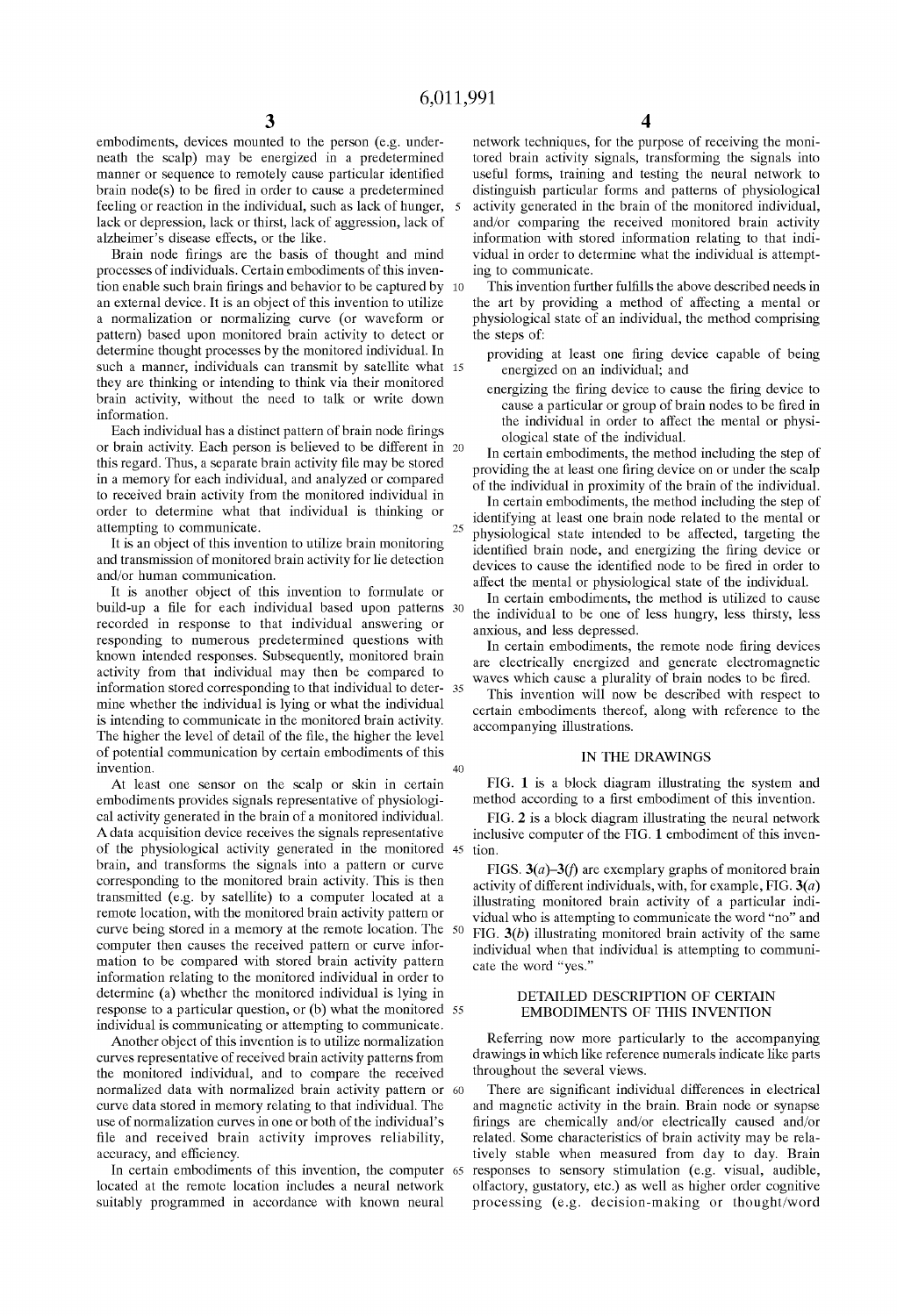15

 $10<sup>10</sup>$ 

35

communication), can be examined in great detail using a variety of recording procedures. A recording of brain elec trical activity is called an electroencephalograph (EEG), and<br>a comparable record of magnetic activity is called a magnetoencephalogram (MEG). When human sensory systems are stimulated by a particular event (a given sound or optical effect) or when a human wishes to communicate a particular word or phrase (e.g. the word "yes" or the word "no"), there is a predictable sequence of processing that occurs in the brain. This processing generates an event related potential that can be recorded from the Scalp beginning shortly after the onset of the Stimulation, and lasting for approximately 0.5–4 seconds after the stimulation. These potentials can be repeatedly generated from individuals given the same stimulus or wishing to communicate the same word or phrase. In certain embodiments of this invention, brain activity may be repeatedly Sampled, and response patterns averaged by way of a normalization curve or the like. Comparable recordings of averaged or normalized magnetic activity may be referred<br>to as evoked fields. Neuroelectric and neuormagnetic  $_{20}$ recordings are subsets of general measurings referred to as bioelectric and biomagnetic measures. These measures refer to recordings which may be made from different types of tissue including neural, muscle, heart, etc. For example, EEG, evoked potentials (EP), MEG, position emission  $_{25}$ tomography (PET) of glucose, or single photon emission computed tomography (SPECT) may be used to monitor brain activity in different embodiments of this invention.

Event related potentials have been shown to be stable and unique to individuals. See U.S. Pat. No. 5,325,862, which is incorporated herein by reference. Although the actual shape of Such potentials varies considerably from individual to individual, there is stability within individuals over time for individual waveforms. Sources of these potentials and varia tions thereof include individual differences in brain anatomy and differences in the way in which information is processed by each individual. Thus, it is feasible herein to utilize monitored brain waveforms for the purpose of determining whether an individual is lying or not, or what word or phrase a particular individual is attempting to communicate (without the need for writing information down or speaking).

Thus, evoked fields and/or event related potentials can be utilized as classifiers for several purposes. For example, because these potentials and/or fields are relatively unique to 45 individuals, an individual's evoked field or event related potential (or brainprint) can be utilized to determine what thoughts an individual is communicating or attempting to communicate given knowledge of the identification of that individual and previously recorded patterns associated with 50 that individual communicating predetermined words, phrases or thoughts. Because there is a remarkable degree of stability in individual waveforms of a person over time, it is possible to identify changes in individual event related potentials and evoked field patterns which can be utilized to 55 determine when an individual is lying, or impaired in any way.

There are numerous neural networks in the brain, these networks having complex inner connections and non-linear response patterns. Relationships between the latencies and amplitudes of event related potentials and evoked field waveform features have become well understood. In addition, there are many individual variations in waveform morphology. Computing techniques modeled after brain referred to as neural network analysis techniques or computers. Neural network analysis computing technology 60 neural functions are known in the art. They are typically 65

offers a method for finding complex, non-linear relation ships in large data Sets, even when the nature of the relationships is not known in advance. Neural network technology is implemented sometimes using computer software programs, but may also be hardware implemented. Neural network theory, and detailed descriptions of specific techniques, are available in numerous books and articles set forth in the aforesaid '862 patent, as well as in, for example, any of U.S. Pat. Nos. 5,136,687; 5,059,814; 5,461,699; 5,737,485; 5,224.203; and 5,640,493, the entire disclosures of which are all hereby incorporated herein by reference. Such neural computing systems have a capability to learn features of data sets and classify same into either unknown or predetermined categories. A variety of neural network techniques may be utilized to classify event related potentials, evoke fields, or any other type of pattern corre sponding to monitored brain behavior. In most neural networks, input values are adjusted through a Series of layers categories are correctly predicted. Thus, a neural computing system herein may be utilized to receive monitored brain activity and based upon predetermined Stored and/or learned information, determine based upon the received information what word, phrase, or thoughts the monitored individual is attempting to communicate. In Such a manner, the monitor ing of brain activity may be utilized to allow individuals to communicate from one location to another, with the neural computer or any other type of computer analyzing the monitored brain information (e.g. via comparison with previously recorded brain activity of that person) and outputting information indicative of the word, phrase, or thoughts which the monitored individual is attempting to communi-Cate.

 $_{40}$  and/or event related fields (i.e. ERPs or ERFs). Optionally, FIG. 1 illustrates a particular monitored individual 3 according to an embodiment of this invention. Individual 3 includes a head 5. As illustrated, sensors 7 may be attached or otherwise disposed adjacent to the Scalp or skin of the individual 3. Sensors 7 detect and monitor brain activity of individual 3. Sensors 7 can detect event related potentials sensor 7 may be utilized to detect any other type of "brain print" indicative of brain activity of individual 3.

The monitored "brainprint" of individual 3 is forwarded to a small transmitter 9 which is preferably embedded in the skin of individual 3, or in close proximity to individual 3. Transmitter 9 causes the monitored "brainprint" information detected by sensor 7 to be transmitted by way of antenna 11 as wireless signals 13. In certain embodiments of this invention, signals 13 propagate through atmospheric free space in the form of uplink satellite signals toward satellite 15. Satellite 15 receives signals 13 and then redirects those signals back toward Earth as signals 17 which include information therein (analog or digital) indicative of the monitored brain activity of individual 3. Signals 17 are received by antenna 19. Antenna 19 and individual 3 are both preferably located on Earth at different locations. In certain embodiments, antenna 19 is located at a location remote from individual 3. For example, individual 3, sensor<br>7, transmitter 9, and antenna 11 may all be located in Europe while receiving antenna 19 and computer 21 may be located in the United States.

FIG. 1 illustrates both a digital embodiment 23 and an analog embodiment 25 of receiving Systems. Either may be utilized. When signals 17 include digital information, they are received by antenna 19 and forwarded to tuner 27. The signals are processed through equalizer 29, demodulator 31, parallel to serial converter 33, deinterleaver 35, decoder 37,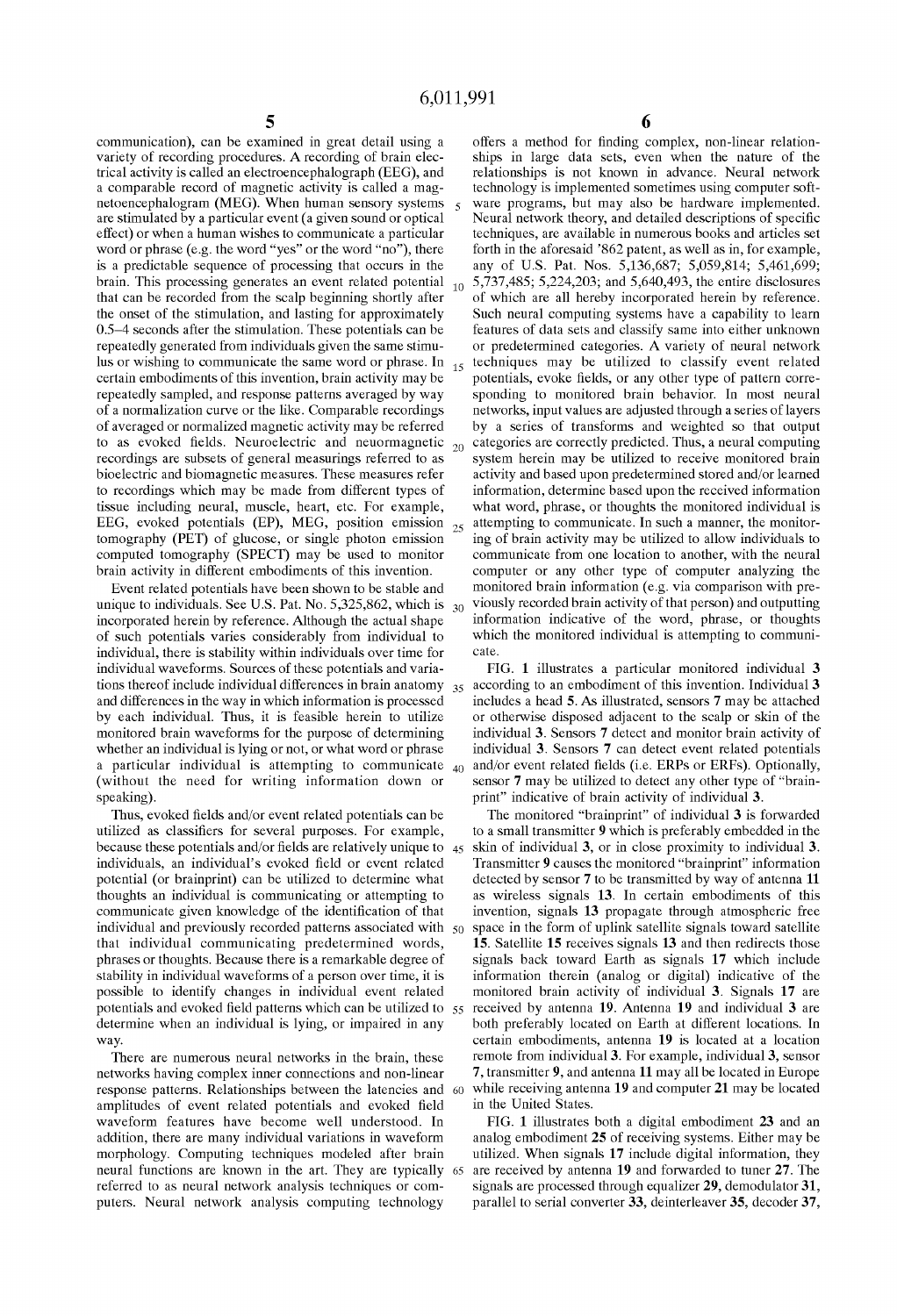descrambler 39, digital estimator 41, and finally to neural network analysis or other type of computer 21. Monitored firings of brain nodes may be broken down into digital form (e.g. the firing of a node is equivalent to a "1" and nonfiring to a "0"). These 1s and 0s, which are digital, may be modulated onto a carrier and then transmitted to the Satellite so that the monitored brain activity in the signal is in digital form. When the computer receives this monitored signal from the satellite, the demodulating system analyzes the received digital information (e.g. 1S and 0s) which is indica tive of the firing of select brain nodes of the monitored individual. These digital signals may be transformed, in certain embodiments, into analog form similar to the illustrations of FIG. 3, or alternatively may be kept in digital form and compared with prestored digital signals to determine what the monitored person was intending to commu nicate. 15

In analog embodiments, signal 17 is received by antenna 19, and the information forwarded to tuner 27, amplifier 43, and the analog information inclusive signal 45 is forwarded  $_{20}$ to computer 21. In analog embodiments, the signals received by the monitoring sensors are in the form of waves similar to those shown in FIG. 3 herein.

FIG. 2 is a block diagram of computer 21 in certain embodiments of this invention. The input thereto may be in  $25$ either analog or digital form. Computer 21 includes proces sor 51, RAM 53, comparing device 55, and memory 57 for storing a plurality of files or patterns of measured brain activity or responses of particular individuals. For example, memory or storage 57 may include one file for individual X  $_{30}$ which includes hundreds of monitored brain activity (e.g. ERPs or ERFs) that were measured when individual X was attempting to communicate the word "no." Another file in storage or memory 57 may have stored therein hundreds or thousands of monitored brain patterns or activities of indi vidual X when individual X was attempting to communicate the word "yes." Storage or memory 57 may also include similar files for individual X including patterns which were measured when the individual was attempting to communi cate different words or phrases. Each of these files may have  $40<sub>10</sub>$ a normalized curve, waveform or pattern formed or devel oped for each word, phrase, or thought for each individual, based upon all of the recorded patterns or curves for that word, phrase, or thought (e.g.  $1,000$  such recordings for the phrase "help me," and 1,000 for the phrase "I've been 45 caught." Memory 57 further includes in certain embodi ments many different files for many different individuals, all including files for each individual's past communicating of particular words, phrases, or thoughts. 35

Normalized curves or patterns corresponding to each 50 individual's attempt to communicate a particular word, thought, or a pattern may be stored in storage or memory 57. Thus, for individual X attempting to communicate the word "no', a normalized curve, waveform, or a pattern may be Stored in memory 57 indicative or Such a communication. 55 Likewise, a normalized curve, waveform, or pattern may be stored in memory 57 for individual Y attempting to com municate the word "no" and another distinct normalized curve, waveform, or pattern may be stored in memory 57 for individual Y attempting to communicate the word "yes." In a similar manner, a normalized curve, waveform or pattern may be stored in memory 57 for individual Y attempting to communicate the phrase "I don't know' or "I'm not sure." Thus, if one hundred different human beings have files in memory 57 corresponding to each of these individual's 65 attempt to communicate the phrase "I don't know', then one hundred different normalized waveforms, curves or patterns 60

8

would be Stored in memory 57, each corresponding to a particular individual. A normalized curve, waveform, or pattern may be developed by repeatedly asking an individual tens, hundreds, or thousands of times a particular question or group of questions which evoke a known response Such as "I don't know," or "no" or "yes." Each time the response is made, a curve, waveform, or a pattern is recorded. After tens, hundreds, or even thousands of these patterns have been recorded, a normalized curve, waveform or pattern is  $_{10}$  formed based upon same so as to be indicative of that particular individual's attempt to communicate the phrase. In a similar manner, if it is desired to store normalized curves, waveforms, or patterns for ten different words, phrases or thoughts communicated by a particular individual, then a normalized curve, waveform, or pattern is developed for each of the different ten items so that ten different normalized curves, waveforms or patterns are stored in memory 57 for that individual and classified accordingly. Thus, when computer 21 receives signals indicating brain activity from that monitored individual, the received signals are compared by device 55 to the ten different normalized signals in memory 57 in order to determine what the individual is attempting to communicate.

FIGS.  $3(a)-3(f)$  illustrate different normalized curves which may be stored in memory 57. FIG.  $3(a)$  shows a normalized curve indicative of individual "Joe" attempting to communicate the word "no." FIG.  $3(b)$  shows a normalized curve indicative of individual "Joe" attempting to communicate the word "yes." FIG.  $3(c)$  shows a normalized curve indicative of another individual "Steve' attempting to communicate the word "no", while FIG.  $3(d)$  shows a normalized curve indicative of individual "Steve" attempting to communicate the word "yes." Finally, FIG.  $3(e)$  shows a normalized curve indicative of still another individual "Anita" attempting to communicate the word "no", while FIG. 3(f) illustrates a normalized curve of "Anita" attempting to communicate the word "yes."

Thus, if computer 21 receives a signal including moni tored brain information identified as being from individual "Steve', then computer 21 causes the received signal to be compared by device 55 with the normalized curves or waveforms shown in FIGS.  $3(c)$  and  $3(d)$  and all others normalized stored signals of "Steve." If a match or a close match is found between the received monitored signal and determines that "Steve" was attempting to communicate the word "no." Meanwhile, if no match is found with the normalized curve of FIG.  $3(c)$ , but a match or a substantial match is found with regard to the normalized curve or waveform of FIG.  $3(d)$ , then the computer determines that "Steve' was attempting to communicate the word "yes." If no match is found between the received "Steve' signal and any normalized curve or waveform of either FIG.  $3(c)$  or FIG. 3(d), or with any other normalized curve stored in memory 57 corresponding to "Steve', then the computer determines that it is unclear what "Steve' was attempting to communicate.

Thus, different embodiments of this invention may be utilized to help individuals communicate with one another without having to send faxes, make telephone calls, speak, or the like. For instance, military personnel located in the Middle East or Europe can communicate with superiors in the Pentagon, simply by use of monitored brain activity being transmitted by satellite to the Pentagon. Alternatively, a special operations individual (e.g. a spy) located in Europe could be asked a question by way of a telephone call, fax, or the like, and that individual can respond to that question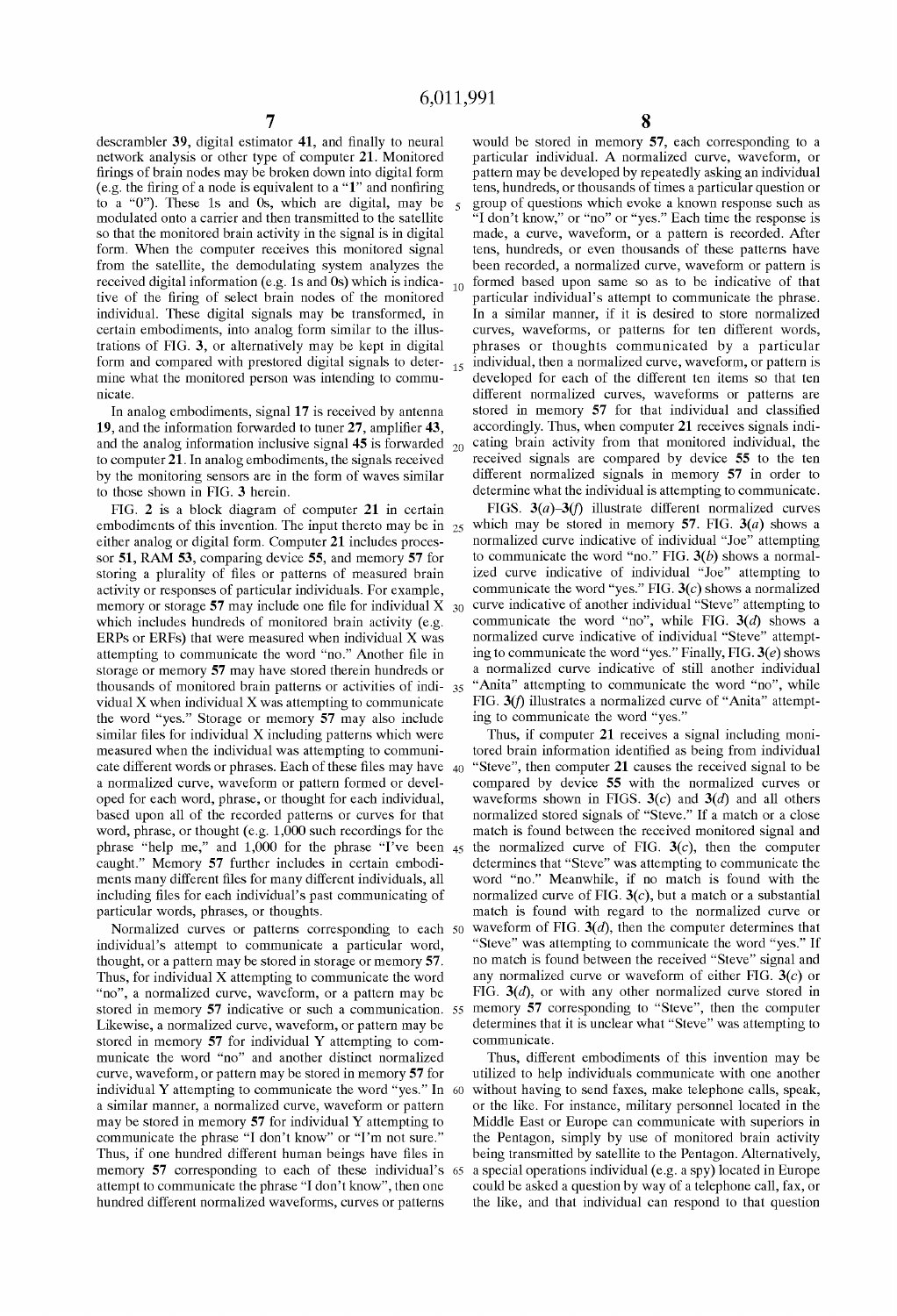simply by thinking the answer so that that individual's monitored brain activity which is transmitted back to the United States can be analyzed to determine the individual's response. In further embodiments of this invention, two way human communication is possible, provided that human  $5$ beings at both locations have equipment capable of analyzing and monitoring received monitored brain activity. In such a manner, individuals at two remote locations may communicate with one another without either individual  $10$ 

having to speak a word, write anything down, or the like.<br>In other embodiments, devices mounted to the person (e.g. underneath the scalp) may be energized in a predeter-<br>mined manner or sequence to remotely cause particular identified brain node(s) to be fired in order to cause a predetermined leeling or reaction in the individual, such as  $15$ lack of hunger, lack or depression, lack or thirst, lack of aggression, lack of alzheimer's disease effects, or the like. In an example of Such an embodiment, the Sensors may be replaced with remote firing devices. The computer may cause satellite signals to be sent to a receiver on or proximate  $_{20}$ an individual, which receiver forwards instructions to the remote firing devices that are mounted, e.g. under the Scalp of the individual, in order to Selectively cause same to fire or be energized. Such energizing of the device(s) under or near the scalp in a predetermined manner tend to cause  $_{25}$ identified brain nodes to fire a predetermined number of times. This is useful, for example, in the following scenarios. For example, the system can be used to identify which brain node(s) in a particular individual are typically fired causing that individual to not be hungry. If that individual has an  $30$  eating disorder or problems with obesity, then the firing devices can be remotely energized thereby causing the identified brain node(s) to be fired at predetermined or random times in order to cause the individual to not be  $\mu$  hungry (even if the individual has not eaten for several hours  $\frac{35}{35}$ or several days).

In a similar manner, brain nodes which cause an indi vidual to be jovial or not depressed can be identified, and caused to be remotely fired by the computer and firing devices 7 mounted under the Scalp in a predetermined 40 manner or sequence(s) in order to minimize or prevent depression of the individual. This may eliminate the need for drugs such a Prozac. Alternatively, Such drug(s) may be administered after such remote node firings, and the nodes at issue thereafter being monitored as discussed above and 45 a biofeedback being performed to determine the effective ness of the drug(s) or alternatively to enable a system to be utilized combining drug treatment with remote node firings to more effectively prevent or minimize depression of the individual. Thus, the biofeedback may enable the identified 50 nodes to be fired by the firing devices and/or drug treatment at the proper level to most efficiently treat the disease, illness or State. This invention, including remote firings and/or monitoring, is not limited to these examples, and its poten tial uses are almost endless. Brain node firings can be 55 remotely controlled in a predetermined manner or Sequence (S) (even random or Sequential) to reduce, minimize, or eliminate undesirable behavior or mental characteristics. This may eliminate or reduce the need for burdensome drug treatments and the like. Brain node firings of a normal 60 person, or of a particular person in a given mental or physical state, may be monitored and the brain activity stored and analyzed in the computer 21 memory. This stored brain activity may then be caused by remotely causing the  $\pi$  mm are to cause particular brain node(s) to be fired at  $\pi$  65 given times or intervals in a predetermined manner or sequence. The computer may be programmed to instruct the

brain Sensors and/or firing devices to identify which brain nodes are responsible for which types of physical or mental behavior, and then the computer transmits firing instructions to the firing devices for those nodes to cause them to be fired in a predetermined manner to effect Such physical or mental behavior.

Once given the above disclosure, many other features, modifications, and improvements will become apparent to the skilled artisan. Such other features, modifications, and improvements are, therefore, considered to be a part of this invention, the scope of which is to be determined by the following claims.

I claim:

1. A method of communicating comprising the steps of: providing a first human being at a first location;

providing a computer at a second location that is remote from the first location;

providing a Satellite;

providing at least one Sensor on the first human being;

- detecting brain activity of the first human being using the at least one Sensor, and transmitting the detected brain activity to the Satellite as a signal including brain activity information;
- the Satellite Sending a Signal including the brain activity information to the second location;
- a receiver at the second location receiving the signal from the satellite and forwarding the brain activity information in the signal to the computer;
- comparing the received brain activity information of the first human being with normalized or averaged brain activity information relating to the first human being from memory; and
- determining whether the first human being was attempting to communicate particular words, phrases or thoughts, based upon the comparing of the received brain activity information to the information from memory.

2. The method of claim 1, further including the following steps:

asking the first human being a plurality of questions and recording brain activity of the first human being responsive to the plurality of questions in the process of developing Said normalized or averaged brain activity information relating to the first human being stored in the memory.

3. The method of claim 2, wherein the plurality of questions are the same question.

4. The method of claim 2, wherein the plurality of questions are different questions.

5. The method of claim 2, further comprising the step of normalizing or averaging recorded brain activity responsive to a given question or Set of questions in developing the normalized or averaged brain activity information relating to the first human being.

6. A method of communicating words from a first location to a second location, the method comprising the steps of:

- providing a first human being at the first location;
- providing a computer at the Second location that is remote from the first location;

providing at least one Sensor on the first human being;

detecting brain activity of the first human being using the at least one sensor wherein the brain activity is indicative of words to be communicated by the first human being, and forwarding the detected brain activity indicative of words to be communicated to the com puter at the second location: